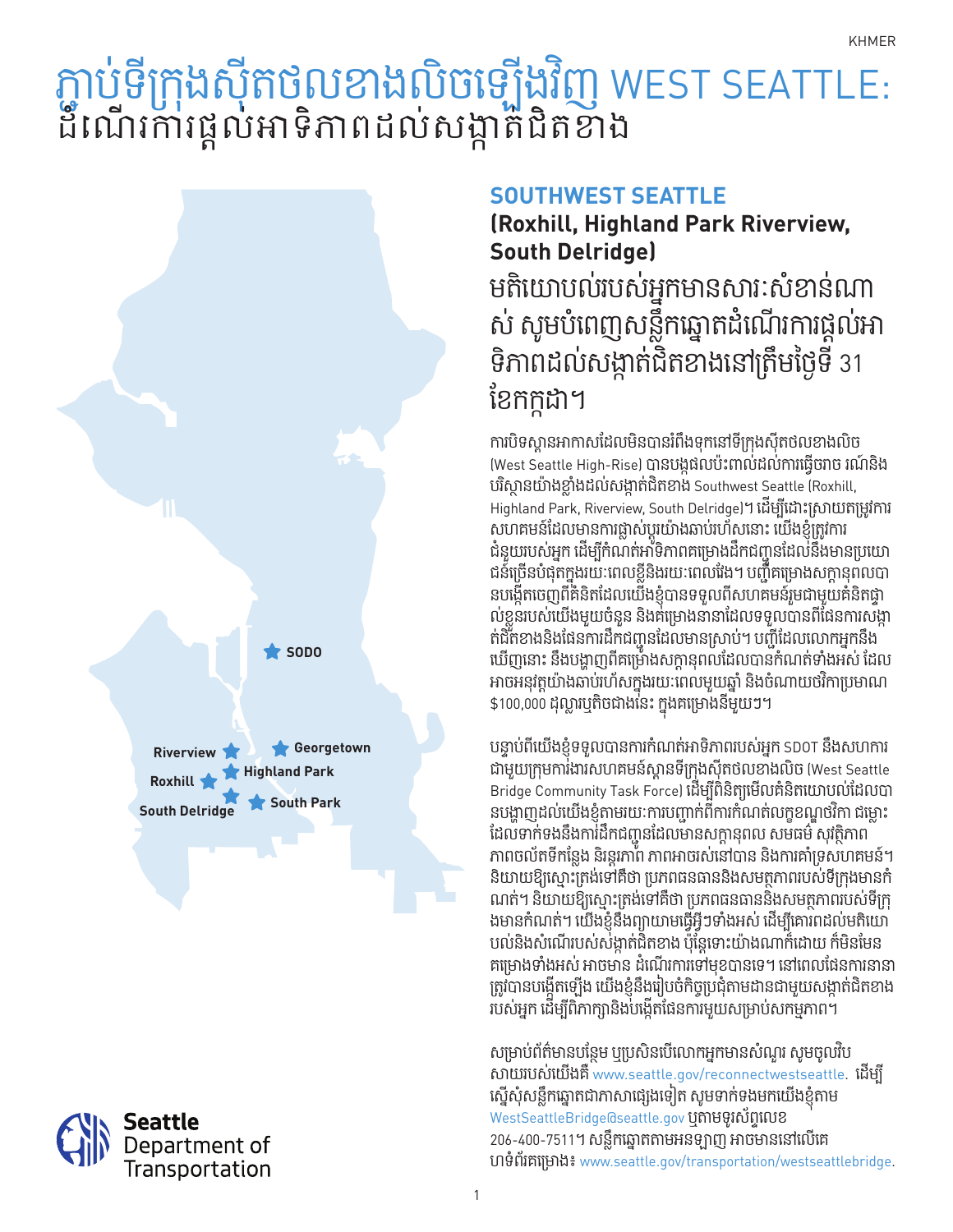# សន្លឹកឆ្នោត **SOUTHWEST SEATTLE (Roxhill, Highland Park, Riverview, South Delridge)**

| តេអ៊ូទោជាការភ្ជាប់ទំនាក់ទំនងសំខាន់របស់អ្នកជា<br>មួយសង្កាត់ជិតខាងនេះ?<br>□ ខ្ញុំរស់នៅទីនេះ |                              | សូមជ្រេសវេសយកគរោងចនួន 10 ដែលជាជវេសល្អរបស់អ្នកដេម្បីជួយកាត់បន្ថយផលបះពាលនៃការប<br>ស្ពានខ្ពស់ខាងលិច ទីក្រងស៊ីថល។សម្គាល់:មិនមែនរាល់គម្រោងសក្តានុពលទាំងអស់កំពុងដំណើរការប |
|-------------------------------------------------------------------------------------------|------------------------------|---------------------------------------------------------------------------------------------------------------------------------------------------------------------|
| ខ្ញុំធ្វើការនៅទីនេះ<br>$\Box$<br>□ ខ្ញុំទៅសាលារៀននៅទីនេះ                                  | អតុតសញ្ញញាណផនៃទី<br>(Map ID) | គំពាង                                                                                                                                                               |
| $\Box$ ខ្ញុំគោរពបូជានៅទីនេះ<br>□ ខ្ញុំទទួលបានសេវាកម្មនៅទីនេះ                              |                              |                                                                                                                                                                     |
| $\Box$ ខ្ញុំមានកិច្ចការជំនួញផ្ទាល់ខ្លួននៅទីនេះ                                            |                              |                                                                                                                                                                     |
| $\square$ ខ្ញុំស្ម័គ្រចិត្តនៅទីនេះ                                                        |                              |                                                                                                                                                                     |
| □ ជ្សេងៗ៖ <b>________</b> __                                                              |                              |                                                                                                                                                                     |
| តើអ្វីខ្លះ ដែលធ្វើឱ្យលោកអ្នកព្រយបារម្ភបំផុតអំពី                                           |                              |                                                                                                                                                                     |
| ផលប៉ះពាល់ពីការបិទស្ពានទីក្រំងស៊ីតថលខាង<br>លិច (West Seattle Bridge Closure)។              |                              |                                                                                                                                                                     |
| □ ផលប៉ះពាល់បរិស្ថាន/ការបំពុលបរិស្ថាន                                                      |                              |                                                                                                                                                                     |
| □ ចរាចរណ៍/ការកកស្ទុះកើនឡើង                                                                |                              |                                                                                                                                                                     |
| ការកំណត់ល្បឿន<br>សុវត្ថិភាពនិងភាពអាចចូលប្រើបានសម្រាប់អ្នក<br>$\Box$<br>$\Box$             |                              |                                                                                                                                                                     |
| ថ្មើរជើង                                                                                  |                              |                                                                                                                                                                     |
| □ ជ្រេងៗ៖ ———                                                                             |                              |                                                                                                                                                                     |
| តើលោកអ្នកកំណត់អត្តសញ្ញាណជា៖                                                               |                              |                                                                                                                                                                     |
| (សូមគូសឬធីកចំណុចទាំងអស់ ដែលត្រវអនុវត្ត)                                                   |                              |                                                                                                                                                                     |
| $\Box$ ជនជាតិឥណ្ឌាអាមេរិកាំង ឬជនជាតិដើមអាឡាស្កា<br>□ ជនជាតិអាស៊ី                          |                              |                                                                                                                                                                     |
| អាមេរិកស្បែកខ្មៅ ឬអាមេរិកអាហ្វ្រិក<br>$\Box$                                              |                              |                                                                                                                                                                     |
| □ អេស្ប៉ាញ ឬឡាទីនណូ/ណា                                                                    |                              |                                                                                                                                                                     |
| □ ជនជាតិដើមហាវ៉ៃ ឬអ្នកកោះប៉ាស៊ីហ្វិក                                                      |                              | ប្រសិនបើលោកអ្នកចង់បន្ថែមទៅក្នុងបញ្ជីផ្ញើតាមប៉ុស្តព្រៃសណីយ៍គម្រោង សូមសរសេរនៅក្នុងអាសយដ្ឋានអ៊ីម៉ែលរប                                                                  |

ស់អ្នកខាងក្រោម៖

ជនជាតិស្បែកស

ផ្សេងៗ (សូមបញ្ជាក)់ ៖

#### លេខកូដទីលំនៅបឋម៖

#### តើលោកអ្នកមានអាយុប៉ុន្មា ន**?**

| $\Box$ 11-17 | $\Box$ 36-40 |
|--------------|--------------|
| $\Box$ 18-24 | $\Box$ 41-50 |
| $\Box$ 25-30 | $\Box$ 51-64 |
| $\Box$ 31-35 | $\Box$ 65+   |

### តីសន្លឹកឆ្នោតដំណើរពីលោកអ្នកបានដឹងអំ<br>ពីសន្លឹកឆ្នោតដំណើរការកំណ<del>ត់</del>អាទិភាពសង្កាត់ជិ តខាងដោយរបៀបណា**?**

- ព្រឹត្តិប័ត្រព័ត៌មានឬគេហទំព័រនាយកដ្ឋា នដឹក ជ ញ្ជូនទីក្រុងស៊ីតថល (Seattle Department of Transportation)
- ប្រព័ន្ធផ្សព្វផ្សាយសង្គម
- មត្តភិ ក្តិឬសមាជិ កគ្រួសារ
- សាលារៀន អង្គភាព ឬក្រុមសហគមន៍៖

ផ្សេងៗ៖

សូមប្រាប់យេងខ្ញុំបានដង ប្រសិនបើលោកអ្នកមានគិនតិ មតិយោបល់ ឬសំណេផ្សេងទៀត៖

សូមអគុណលោកអ្នកចំពោះតម្រូវការរបស់អ្នក។ សម្រាប់ព័ត៌មានបន្ថែម សូមចូលមើលគេហទំព័រ West Seattle Bridge: www.seattle.gov/reconnectwestseattle.

## ការបញ្ជូ នត្រឡប់មកវញសន្ ិ លឹកឆ្នោតរបស់ខ្ញ ុំ៖

ដេម្បីប្រគល់សន្លុកឆ្នោតដេលបានបំពេញរបស់អ្នកមកវិញនោះ លោកអ្នកអាចធ្វើតាមវធមួយក្នុងចំណោមវធនានាដូច ខាងក្រោម៖ ផ្ញើអ៊ីម៉ែលសន្លឹកឆ្នោតស្កេនមួយសន្លឹករបស់អ្នកតាម៖ WestSeattleBridge@seattle.gov សូមទាក់ទងយើងខ្ញុំ WestSeattleBridge@seattle.gov ឬទូរស័ព្ទលេខ 206-400-7511 សម្រាប់ប្រអប់បោះសំបុត្រ នោសង្កាត់ជិតខាង

ផ្ញើ តាមប៉ុស្តប្រៃសណីយ៍ទៅសាលាក្រុង (City Hall): PO Box 94649, Seattle, WA, 98124-4649

2

សូមជ្រើសរើសយកគំរោងចំនួន 10 ដែលជាជំរើសល្អរបស់អ្នកដៃម្បីជួយកាត់បន្ថយផលប៉ះពាល់នៃការបទ ស្ពានខ្ពស់ខាងលិច ទីក្រុងស៊ីថល។សម្ពាល:មិនមេនរាល់គម្រោងសក្តានុពលទាំងអស់កំពុងដំណេរការទេ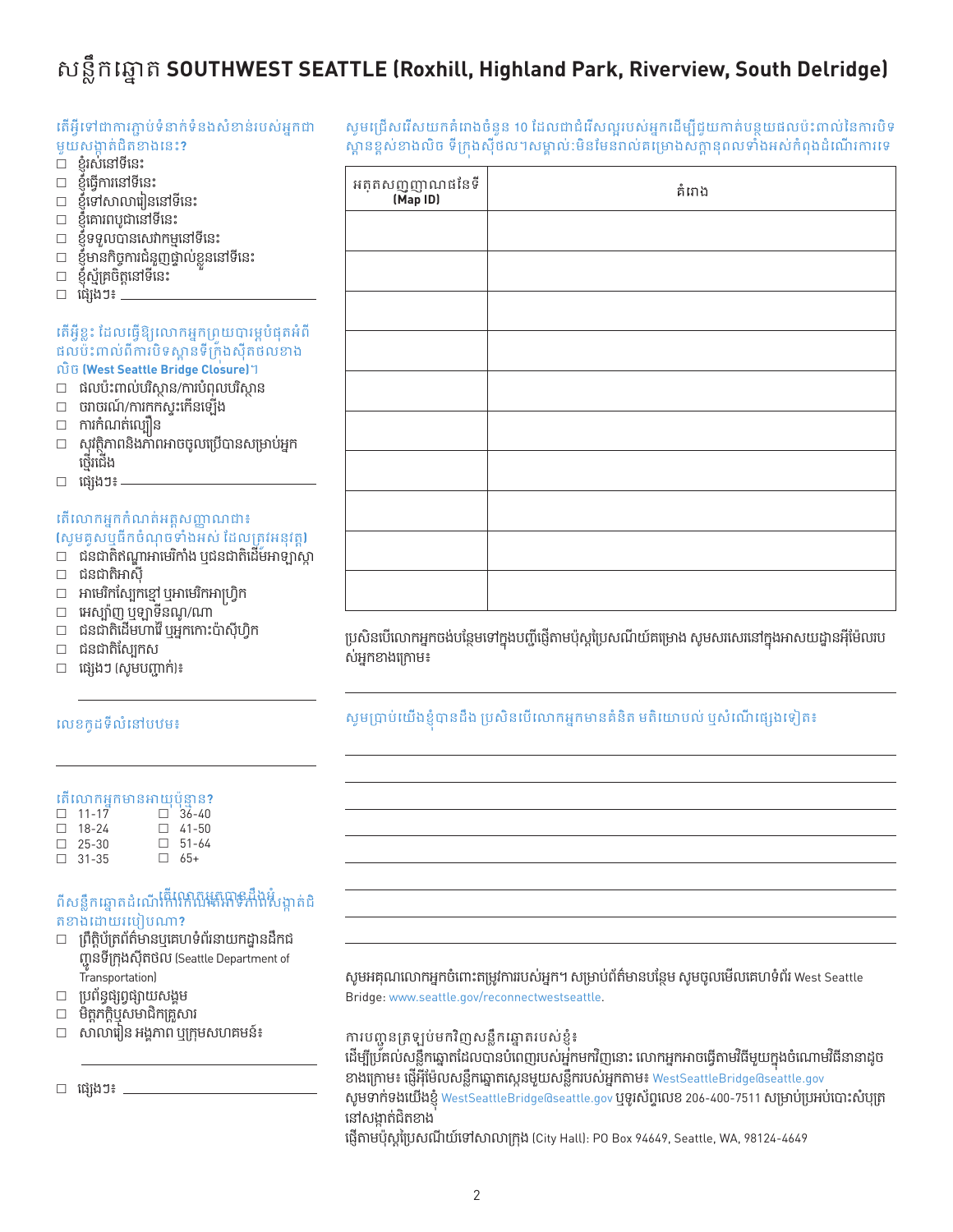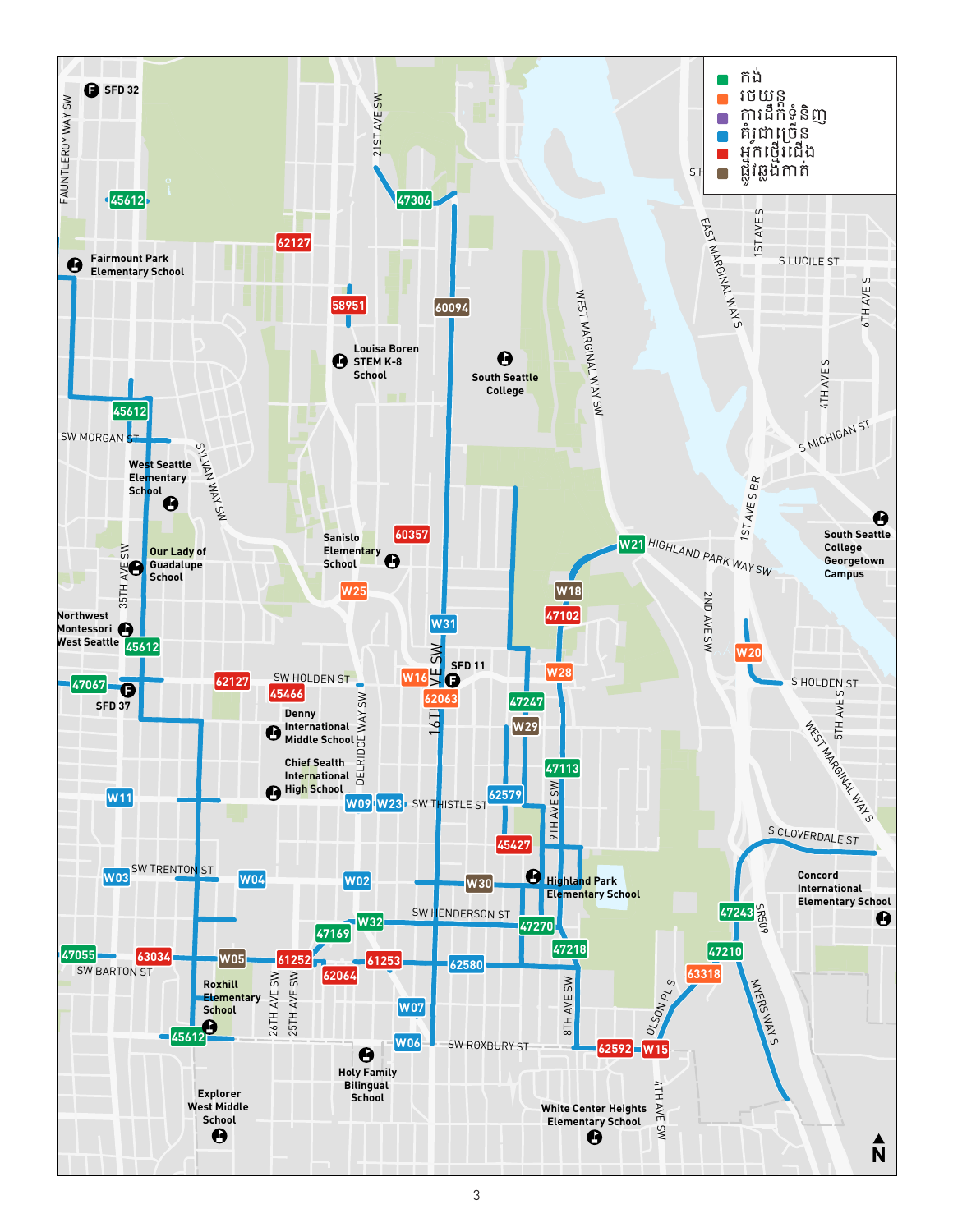| <b>MAP ID</b> | ចណងជង្វើមុខង រ                                        | ក រីពពណ៌ន                                                                                                                                      |
|---------------|-------------------------------------------------------|------------------------------------------------------------------------------------------------------------------------------------------------|
|               |                                                       | ពងី កុណ្ <b>រភេ</b> ុមជើងីងនង់ហៀង<br>ខា ងកា <sub>វិ</sub> កនាំ Highland Park Way SW                                                            |
|               | 47102 ក រុជវឌ្ឌិយាសាទ្យ្រីងរុ <del>ន</del> េះថ្មេរើជា | ន <sub>ៅ</sub> ករ ឃោជ្ញបំបុរសព SW Holden St                                                                                                    |
| 47067         | ក រជវឌ្ឌិយាសាទ្រ្រីងក រិជះកង                          | បុ <b>នថែ</b> មចណ៍ កុផ្លាំជិះកងន <b>េត</b> មុណ្ណ<br>SW Holden St                                                                               |
| 47113         | ក រុជវឌ្គិយាសាីទ្យុីងក រិជះកង                         | បុ <mark>នថែមបណី កុផ្</mark> លាជិះកងន <b>្លោះ</b> មុណ្ណ<br>9th Ave SW                                                                          |
|               | ក រុជវឌ្គិយាស្មីទ្យុដក រិជះកង                         | បុ <b>នថែ</b> មចណ៍ កុផ្លាំជិះកងន <b>ៅ ម</b> ុផ្សា                                                                                              |
| 47210         |                                                       | <b>Olson Place SW</b><br>បុ <mark>នថម</mark> ិចណី កុម្ពាំជិះកងន <b>្ទា</b> ំ មុណ្ឌ                                                             |
| 47218         | ក រជាឱ្កយាសាទ្យ្រីងក រិងះកង                           | 8th Ave SW<br>បុ <mark>ន្</mark> ធមែចណ៍ កុផ្លាំជិះកងន <b>្លេក</b> ម                                                                            |
| 47243         | ក រុជវឌ្គិយាស្មីទ្យុឹងក រិជះកង                        | ្ពុះបំណង & 1st Ave S                                                                                                                           |
| 47270         | ក រុជវឌ្គិយាស្មីទ្យុដក រិជះកង                         | បុ <b>នថែ</b> មចណ៍ កុផ្លាំជិះកងន <b>េត</b> មុណ្ណ<br>SW Henderson St                                                                            |
| 47306         | ក រុជវឌ្គិយាស្មីទ្យុដក រិជះកង                         | បន្ថងមក របរ កណ្ត័ងះកងន឴ៅ<br>្ពុវបំ SW Dawson St                                                                                                |
|               |                                                       | ំងទ្ប <b>ិ</b> ងឧបករណ៍បម្រលទិន្ននិយ                                                                                                            |
| 58951         | ក រុជវឌ្គិយាសាទ្រ្ <mark>ដ្រីអ្នកទេម</mark> ើជាដ      | eយ៎ប្រើទីក Louisa Boren SW 23rd<br>Ave Walkway                                                                                                 |
|               |                                                       | ង្កាស្សាបន្ថែម ត្តងទូទ្រីវិញ ដម្ពើប<br>ុដសជុល <b>រូវបំនិងផ្តូរខ្ញុំយូរសេ</b> រីឡ <b>ឹ</b> ង<br>ុនវបទពល <sub>់</sub> ធន៍ផ្តាច់ឆ្នោង កន <b>ៅ</b> |
| 60094         | ក រុជវឌ្គិយាសាទ្យ្រីងរូវបុរោងក ក                      | 16th Ave SW & SW Findlay St<br>ំងទ្បុឹងផ្តាំបដាំនង្រុំទោំខា ងការីកនាំ                                                                          |
| 60357         | ក រុជវឌ្គិយាស្មីឡ <b>ឹ</b> ង <del>រូន</del> ស្រេចជើង  | 18th Ave SW                                                                                                                                    |
|               |                                                       | ំងឡ <b>ី</b> ងផ្អប់ <del>នោ</del> ្រមជីងដែរជាគេ ត<br>សម្រាប់ក រុផ្សេីយុរសេីទ្រុ្តឹងត ម                                                         |
| 61252         | ក រជាឱ្កិយាស្មីទ្ប <b>ិ</b> ង <del>នោ</del> ្ថមពីជាដ  | បណ្តាយផ្តល់ SW Barton St<br>ិចញ្ញាមីថ្នាំបដីថ្មី <b>នេ</b> ៅ មុណ 18th                                                                          |
|               |                                                       | Ave SW ជា ផ្តើកនាំ ចិញ្ច្រឹម្បីប្រើនៅ<br>កម្មិរំរីផង ៣ (Safe Routes To School                                                                  |
| 61560         | ក រុជវឌ្គិយាសាទ្យ្រីងរូ <b>នេះ្</b> មេរីជាដី          | program)                                                                                                                                       |
|               |                                                       | ំងឡ <b>ី</b> ងផ្អប់ <del>នោ</del> ្រមជីងដែរជាគេ ត<br>សម្រាប់ក រុជវឌ្ឌិយាស្មីទ្រូំងន <b>្មេរ៉េប</b>                                             |
| 61253         | ក រុជវឌ្គិយាសាំទ្យុឹងរូ <del>ន</del> ោះមាជិងើង        | Delridge Way SW និង SW Barton St<br>បន្ថុច័មចណ៍ កម្ពុលបកនាងសម្រាប                                                                              |
| 62063         | ក រុជវឌ្គិយាសាទ្យ្រឹងចរាចរណ៍                          | ិទសដ <b>្ទោ ងជ</b> ្រីងនិង <b>ខ</b> ង <u>ក្ក</u> ុងនាៅ<br>.អ៊ូប៉េ 16th Avenue SW និង SW Holden<br>Street <sup>4</sup>                          |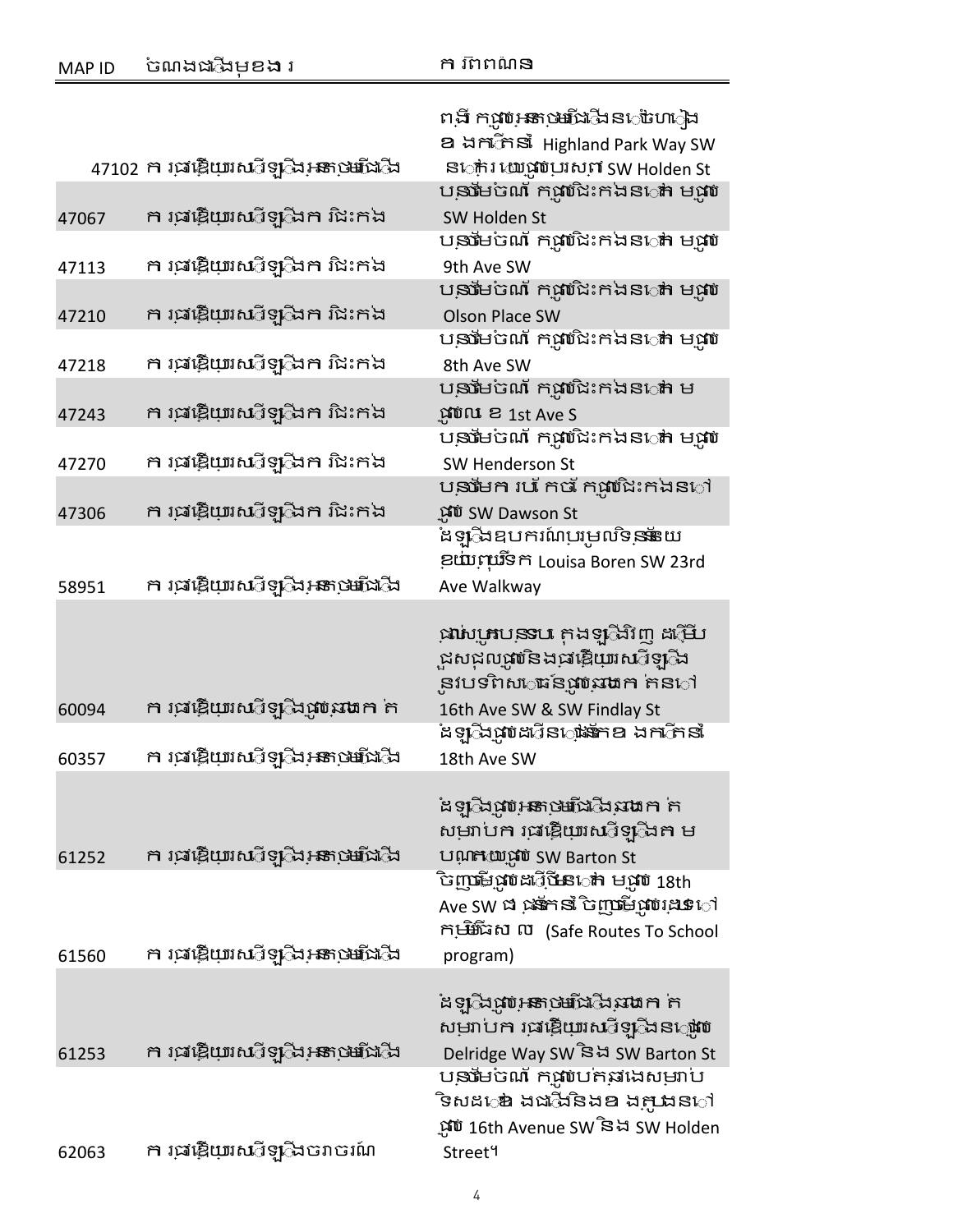| 62064 | ក រុជ <b>្រើយ្រាស</b> ីឡ <b>ឹង<del>រន</del>ិះអាជី</b> ង | ំងទ្បុឹងផ្តាំបងប៊ីនិងកំណល់ទ្បុឹង<br>ិញ្ចម្ចេងចេះចំហ <b>ុ</b> ងខ ងក្នុងនាំ<br>SW Barton St ន <b>េច</b> នុណ្ឌរូវបណ ខ<br>23rd និង 24th Ave SW                                                                                                                                              |
|-------|---------------------------------------------------------|-----------------------------------------------------------------------------------------------------------------------------------------------------------------------------------------------------------------------------------------------------------------------------------------|
| 63318 | <b>ក រុធវគ្គិយាសាីឡ</b> ឹងសុវុ <b>តិភា</b> ព            | ំងឡ <b>ឹងសញ្ញាប</b> ឋង្គិត មរ៉ាង ង បពាំ<br>ប្រទល់ក គខ ងជដែនិងខ ងក្លាង<br>ន <b>្មោះបែ Olson Place SW, ន</b> ៅកា គ<br>ខា ងជាឹងនាំ ផ្ដាំឈេ ខ 3rd Ave SW                                                                                                                                    |
| W16   | ក រជុវឌ្គិយាសាំទ្បុឹងសញ្ញាចរាចរណ៍                       | ផ្កលើចុះបុរសា ពសញ្ញាចរាចរណ៍<br>ឌ <b>៊ីមី ដ</b> ោសាយក របម ងទុក<br>ចរាចរណ៍នណ្តោល ខ 16th Ave SW<br>ិនង SW Holden                                                                                                                                                                           |
| W18   | ក រុជវឌ្គិយាសាទ្យ្រឹងផ្តាប់លោក ត                        | បុ <mark>នា</mark> មែកចំណាំ កុណ្យមេយុ <del>នុកុ</del> ង<br>៉បុណ្ណោះេា(Route 131) ន <b>េះ</b> កា មុផូប<br>Highland Park Way SW ដំលែប បង្ក<br>តារីមពីឃ្លាំប SW Holden រហូតដល់ប្លាប់<br>West Marginal Way បន្ទាប់មក<br>នាងក កក មុណលែ ខ 1st Ave<br>bridge ឆ្នាះទេើ្លមក្ម ងស៊ីតថល<br>Seattle |
| W20   | ក រជុះឱ្កយាសាទ្រុំដែល                                   | បង្កាន់បុននបណី កុណ្ <b>រ</b> េះ មុណ្<br>West Marginal Way S ដម្រើស្តី<br>ំងណាំឡាំងឈាំជាច្រកង នទីមួយ<br>ទក្រេសម្នាប់ផ្តល់ល ខ 1st Ave bridge                                                                                                                                              |
| W21   | ក រុជវឌ្គិយាស្មីទ្រុឹងក រិជះកង                          | ្រផ្រិយាស្មីទ្រូដៃកា រកណកសញ្ញា<br>ស្ <del>យរា</del> ល់ចណ័ កម្មបំដែះកងន <i>្មោះ</i> បែ<br>ប្រាសពានាំ West Marginal Way S និង<br><b>Highland Park Way SW</b>                                                                                                                              |
| W23   | ក រជាឱ្កយាសាទ្យ្រីងជាកសញ្ញា                             | បន្ទាមជាភេសញ្ញានណ្តាលដល<br>ចុនន 4 ផ្តាប់ ដម្រី <b>ចុះធ្វើយា</b> យសួល<br><mark>ផ្តាសាងកា</mark> កសម្ភាប់យា នយុ <del>ន្សានា</del><br>ិដះកង និងអ្នកប្រើជាដឹងន <b>្មើ</b> ជា SW<br>Thistle St ន <b>្តេរ៉េបែល ខ 20th</b> និង 18th                                                            |
| W24   | ក រជុវឱ្កយាសាទ្យ្រីងចរាចរណ៍                             | ក កបន្ទុយក របកដលែលប កទ្ៅ<br>ុអាប SW Holden St ពុំអ្ហាប់ទំ ងពីរ<br>Delridge Way <b>ខ</b> ងកាក់ិនិងខ ងលិច                                                                                                                                                                                 |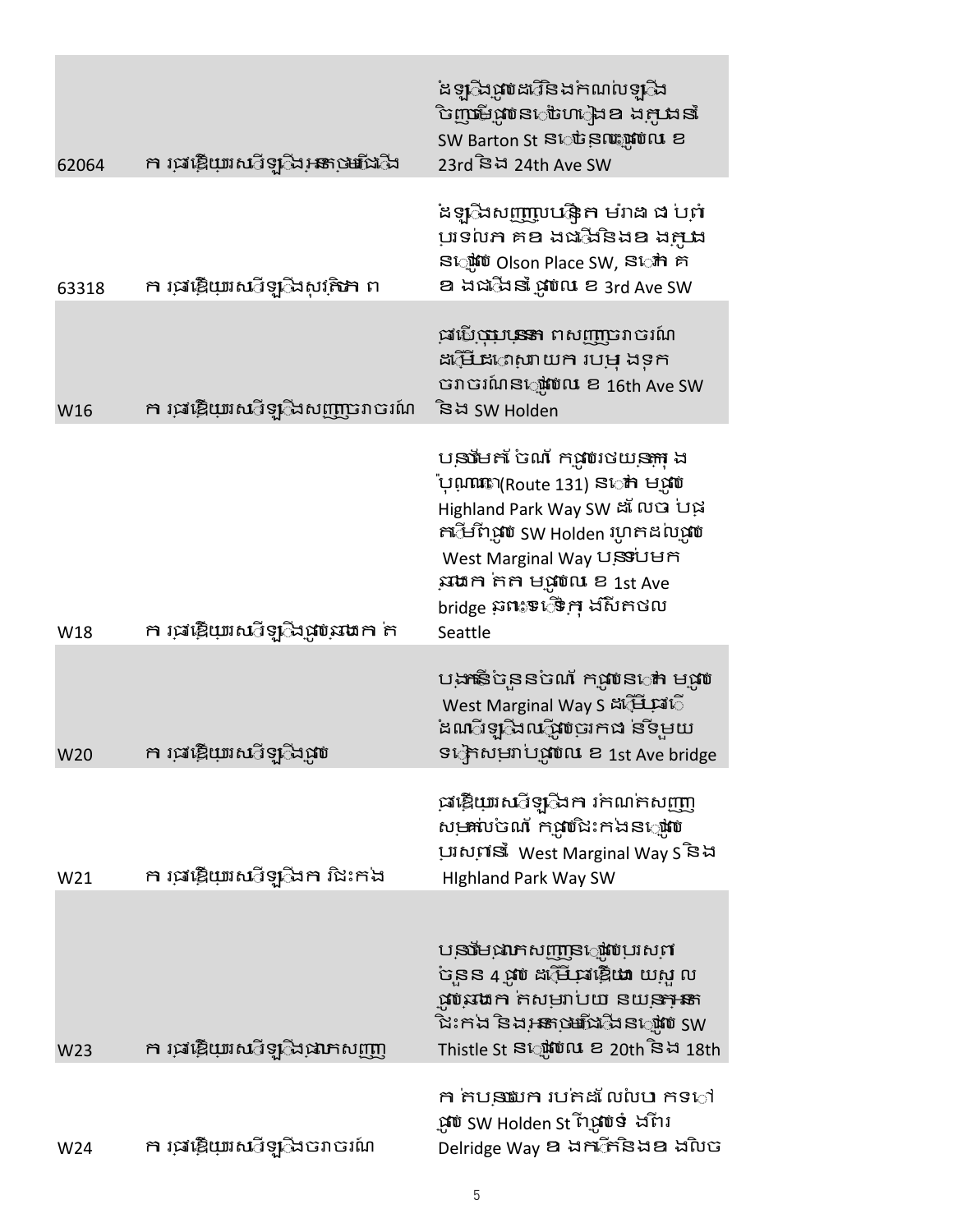| W25        | ក រជុះឱ្កយាសាទ្រូំដែសញ្ញប្ររាបរណ៍                                                                       | ធ្នូ បើចុះយុននា ពសញ្ញប្រវាចរណ៍<br>ឌ <b>៊ីមី ដ</b> ោសាយក របម ងទុក<br>ចរាចរណ៍ន <b>្ថេរ៉េប Orchard St.</b> និង<br>Delridge Way SW                                                                         |
|------------|---------------------------------------------------------------------------------------------------------|--------------------------------------------------------------------------------------------------------------------------------------------------------------------------------------------------------|
| W27        | ក រុជរម្កិយុរសើទ្រុំងសញ្ញប្រវាចរណ៍                                                                      | ធ្នូ<br>សិ <mark>ថ្មាប្រទះ</mark> ពសញ្ញប្ររាចរណ៍<br>ដម្អើដទោសាយក របម្ ងុទុក<br>ចរាចរណ៍ន <b>្ទោះលែ ខ 8th Ave SW</b><br>and SW Roxbury                                                                   |
| W28        | ក រុជវឌ្គិយាសាទ្រុឹងផ្តាប                                                                               | តំ ងុខាសទ្យុឹងជម្រាលចណ័ កុផ្លាប<br>ទ <b>ៅ គខ</b> ង <u>ក្កា</u> ងន <b>ៅ ម</b> ផ្តា<br>Highland Park Way SW ឩ ័លទ឴ៅ<br>ដល់ផ្តាប់ប្រសូក SW Holden St                                                      |
|            | <b>ក រុធវគ្គិយាសាីឡ</b> ឹងសុវុ <b>តិភា</b> ព                                                            | បន្ថុងមូលញ្ញាលបមួយនង្គ្រាល ខ<br>11th និង Kenyon                                                                                                                                                        |
| W29        |                                                                                                         | ិបទ Stay Healthy Street ន <b>េ</b> វា មណ្ឌប<br>SW Trenton St ហ៊ីយសងែរកទី<br>តំ ងខុសគនង លម នចំនួន                                                                                                       |
| W30<br>W31 | កម្មិរីនិរក្កាណូបែល។(Stay Healthy Streets ចរាចរណ៍តិចង ង<br><b>ក រុធវគ្គិយាសាីឡ</b> ឹងសុវុ <b>តិភា</b> ព | បង្កាំនិក រអនុវុកនេះ ន យកុងានបូ<br>លៃសន <b>ើ្វម</b> ុក ងស៊ីតថល (Seattle<br>Police Department) ន <b>្ថេរ៉ូវ</b> បណ ខ<br>16th Ave SW                                                                     |
| W32        | ក រជាវិដ្ឋារលើឡើងកា វិដះកង                                                                              | យកច ៣បណកយ នយុ <del>នាំ</del> និង<br>បុ <mark>ន្</mark> ធមែបណី កុណាជិះកងដលែ<br>កា រព រន <b>្ទ្រិ</b> សទំ ងពីរ SW Barton St<br>টা 30th Ave SW <sup>ទ</sup> েটth Ave SW                                   |
| W33        | ក រុជវឌ្គិយាសាទ្យ្រឹងផ្តាប់លោក ក                                                                        | បង្កាទើស វាកម្មអេ ក្លា Metro Route<br>131                                                                                                                                                              |
|            |                                                                                                         | បង្កានិសេវាកុ <u>ម</u> ឈើយុនុះកុងមា កូ<br>Metro សម្មរាប់កា ប្រវត្តិ្តបន្ថោងកា ក<br>ន <b>េ</b> ៦ ងកាំីកនិងខ ងលិច ន <b>ៅ</b><br>ឧបុទីប ឌុចង ក រុចលទង្របន<br>បុរសពរុង <b>អ</b> ាលផ្ទាំរញា California St./ |
| W34        | ក រជង្គើយាសាទ្យ្រឹងផ្តាប់ឆាក ក                                                                          | Junction areas <sup>4</sup><br>បន្ទុផ្សាយណាន្ត្រាណូបាល់<br>ឌ័ លមិនប នឌ័ លម នសញ្ញា<br>ស <del>ុយ</del> រាបន <b>្ទុទំ ងសង្កាក់ជិតខា</b> ង                                                                 |
| W35        | <b>ក រុជរឌ្គិយាសាទ្ប</b> ិងសុវុ <b>តិភា</b> ព                                                           | <b>Highland Park</b>                                                                                                                                                                                   |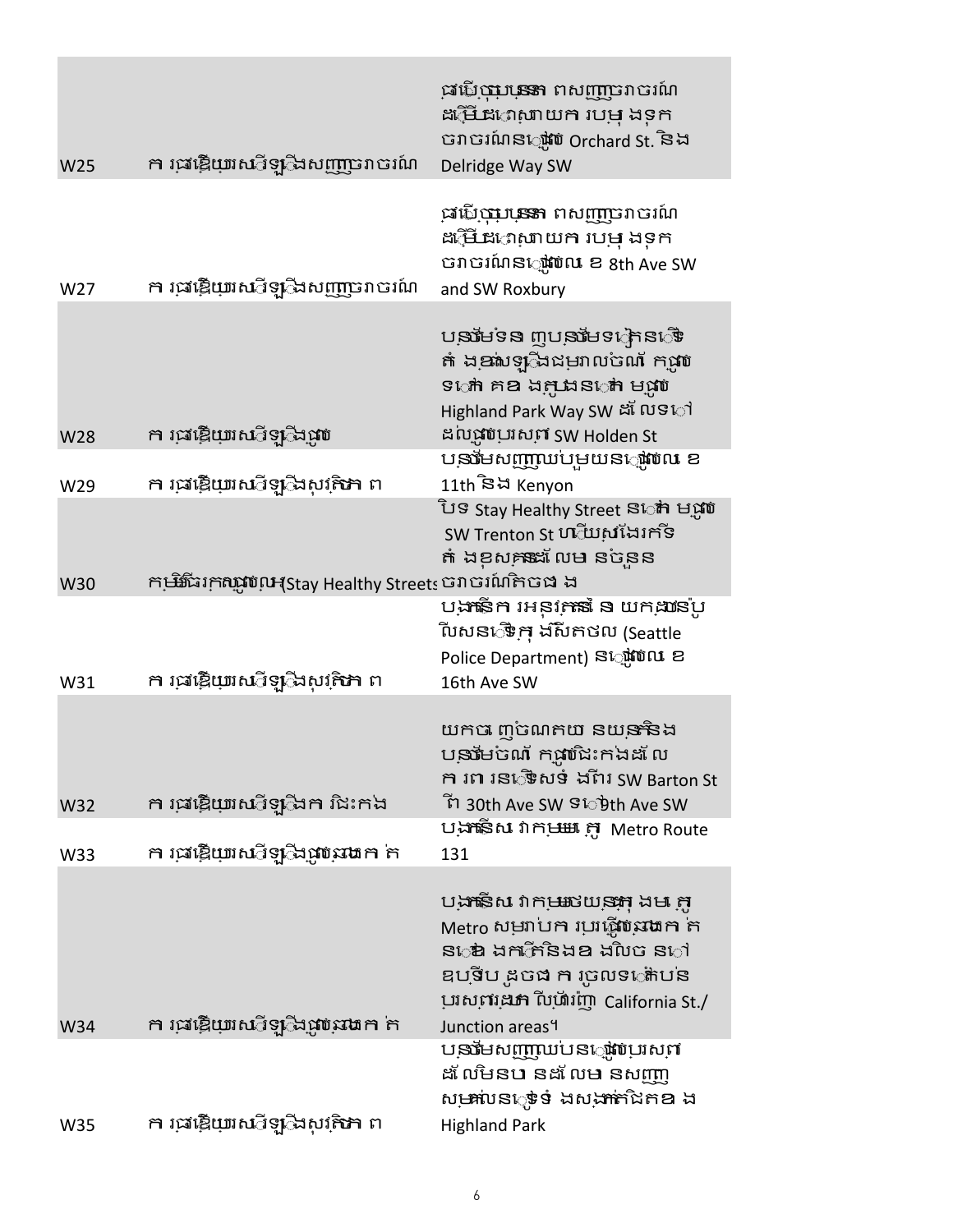|     |                                                | អនុវ <del>ុកតា</del> រសងម្សិសតែចរាចរណ៍<br>បន្ថុចមាន នេះ ទំ ងសង្កាត់ជិត            |
|-----|------------------------------------------------|-----------------------------------------------------------------------------------|
| W36 | <b>ក រុធវគ្គិយាសាទ្រ</b> ីងសុវតិ <b>ភា</b> ព   | <b>2 සි Highland Park</b>                                                         |
|     |                                                | អនុវ <del>ុណា</del> រសងម្មិសាតេចរាចរណ៍                                            |
|     |                                                | បន្ថងមទក្រេសម្នាប់តបនស ល                                                          |
|     |                                                | រ ឆ្នេំ Chief Sealth HS, Roxhill                                                  |
|     |                                                | Elementary, ស ល បឋមស <sub>ក៍</sub> ស                                              |
|     |                                                | Sanislo Elementary និងស ល                                                         |
|     |                                                | បឋមសិក្កសHighland Park                                                            |
| W38 | <b>ក រុធវគ្គិយាសាទ្រ</b> ិងសុវតិ <b>ភា</b> ព   | Elementary                                                                        |
|     |                                                |                                                                                   |
|     | <b>ក រុធវគ្គិយាសាទ្រ</b> ីងសុវតិ <b>ភា</b> ព   | ំងទ្បុឹងផាកសញ្ញាកណកលបង្កើម<br>ន <b>េ</b> ក មបណ <b>ក</b> យ Dunmar Way SW           |
| W39 |                                                | ំងឡ <b>ឹងជាភសញ្ញាំ</b> កណត់លូ <mark>បត្តិថ</mark> ៃ                               |
|     |                                                | ន <b>្លាំ</b> មបណ្ណលោ Henderson Place                                             |
| W40 | <b>ក រុធវគ្គិយាសាទ្រ</b> ិងសុវុ <b>តិភា</b> ព  | SW                                                                                |
|     |                                                | ំងឡ <b>ី</b> ងផាកសញ្ញាកណកលបត្តិថីម                                                |
|     |                                                | ន <b>េក មបណ្ដុយ</b> Highland Park Way                                             |
| W41 | <b>ក រុជរឱ្កយាសាទ្រ</b> ្តិងសុវុ <b>តិអា</b> ព | SW                                                                                |
|     |                                                |                                                                                   |
|     | <b>ក រុធវឌ្តិយាសាីឡ</b> ឹងសុវុ <b>តិភា</b> ព   | ំងឡ <b>ី</b> ងជាភសញ្ញាំកណកលបត្តិថីម                                               |
| W42 |                                                | ន <b>េត្</b> មបណ្តុយ SW Austin St                                                 |
|     |                                                | ំងឡ <b>ឹ</b> ងផាកសញ្ញាកណកលបង្កិថិម                                                |
| W43 | <b>ក រុធវគ្គិយាសាទ្រ</b> ីងសុវតិ <b>ភា</b> ព   | ន <b>េ</b> ក មបណ <b>ា</b> យ SW Holden St                                          |
|     |                                                |                                                                                   |
|     |                                                | ំងឡ <b>ុ</b> ំងចនុលះបោះអ្នោងមានីជាដែល                                             |
|     |                                                | នាងក កនណ្តាប់បាស់ពី Delridge Way                                                  |
| W44 | ក រុជវឌ្គិយាសាំទ្យុឹងរូ <b>ន</b> ស្មេរើជាឹង    | SW និង SW Kenyon St                                                               |
|     |                                                | ំងឡ <b>ឹ</b> ងផាកសញ្ញាកណកលបង្កិថិម                                                |
| W45 | <b>ក រុធវគ្គិយាសាទ្រ</b> ីងសុវតិ <b>ភា</b> ព   | ន <b>េត</b> ា មបណ្តាយ 14th Ave SW                                                 |
|     |                                                | ំងឡុំឹងផាកសញ្ញាកណកលបង្កើម                                                         |
| W46 | <b>ក រុធវគ្គិយាសាទ្រ</b> ីងសុវតិ <b>ភា</b> ព   | ន <b>េត្</b> មបណ្តុយ SW Orchard St                                                |
|     |                                                | ួដសជុលផ្លូបគ្នាលក់និងបញ្ញាផ្លូប                                                   |
|     |                                                | ផលានៅក្រន <b>ា</b> មជ្ឈល ខ 35th                                                   |
|     |                                                | Ave, W Marginal Way, SW Delridge                                                  |
| W51 | ក រជុវឱ្កយាសាទ្យុឹងផ្តាប                       | Way, SW Holden St                                                                 |
|     |                                                |                                                                                   |
|     |                                                | <b>ា</b> កក្កាលរួ <b>វ</b> ប Barton Street ឡូ៊ងវិញ<br>(ឆ្ពាះទេងេ ងកាកិនកាំមិ តអបប |
|     |                                                | បរម) ន <i>េ</i> ចនុលះឈូហេ ខ 30th និង                                              |
| W54 | ក រជវឌ្គិយាសាទ្រូដែល                           | 34th Avenues SW                                                                   |
|     |                                                |                                                                                   |